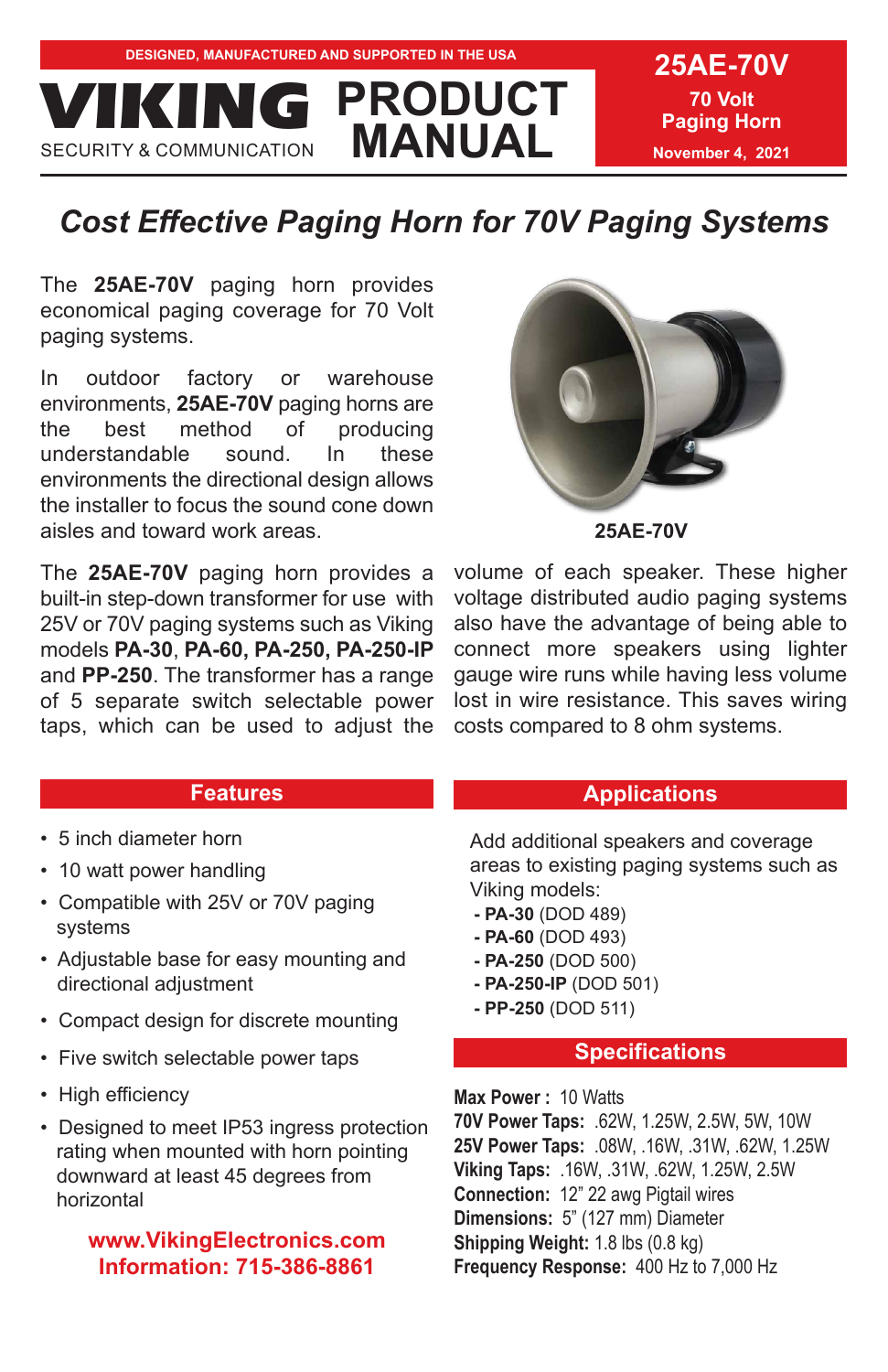## **Installation**

The **25AE-70V** paging horn is designed to be surface mounted to any rigid surface. For outdoor applications, it is recommended to mount the paging horn underneath an eave, and have the horn pointed downward, to keep water from pooling in the horn.



# **Wiring**

### **A. 70V Paging System**

| Step 1  | Connect the RED (+) and GREEN (-)<br>wires to the 70V output of a paging<br>system.                                                                                                     | .62<br>31<br>1.25<br>2.5 WATTS<br>VIKING .16                                                                                                                                                 |
|---------|-----------------------------------------------------------------------------------------------------------------------------------------------------------------------------------------|----------------------------------------------------------------------------------------------------------------------------------------------------------------------------------------------|
| Step 2. | Use the 70V scale on the back of the<br>25AE-70V Paging Horn to manage<br>power and adjust the volume by<br>turning the selection knob to the .62W,<br>1.25W, 2.5W, 5W, or 10W setting. | OFF<br>Made in<br>Telegri<br>R.O.C.<br>Model PA-250<br>$RED (+)$<br>(Not included)<br>20 Not 70 Paris And in<br><b>VIKING</b><br>GREEN (-)<br><b>HODEL PAZE</b><br>and and and in the second |

### **B. 25V Paging System**

| Step 1. | Connect the RED (+) and GREEN (-)<br>wires to the 25V output of a paging<br>system.                                                                                                        | 31<br>1.25<br>2.5 WATTS<br>VIKING .16                                                        |
|---------|--------------------------------------------------------------------------------------------------------------------------------------------------------------------------------------------|----------------------------------------------------------------------------------------------|
| Step 2. | Use the 25V scale on the back of the<br>25AE-70V Paging Horn to manage<br>power and adjust the volume by<br>turning the selection knob to the .08W,<br>.16W, .31W, .62W, or 1.25W setting. | OFF<br>Made in<br>Televin<br>R.O.C.<br>25V Paging<br>$RED (+)$<br><b>System</b><br>GREEN (-) |

### **C. Use with Viking Model PA-30 or PA-60 Amplifiers**

Viking models **PA-30** (**DOD 489**) and **PA-60** (**DOD 493**) have the ability to drive 25V and 70V paging speakers. This is achieved by bridging together two differential 8 ohm outputs to get a high voltage output (see **DOD 489** and **493** for additional information). The achieved output voltage is actually between the 25V and 70V standards. Because of this, the **25AE-70V** paging horn shows a third scaling option for the transformer tap selection knob called "**VIKING WATTS**" in which there are six settings ranging from .16W to 2.5W. Use this scale to manage power handling and adjust volume of each **25AE-70V** paging horn. Best results are achieved if the power sum of all **25AE-70V** paging horns used does not excessively exceed the power output of the **PA-30** or **PA-60** amplifier.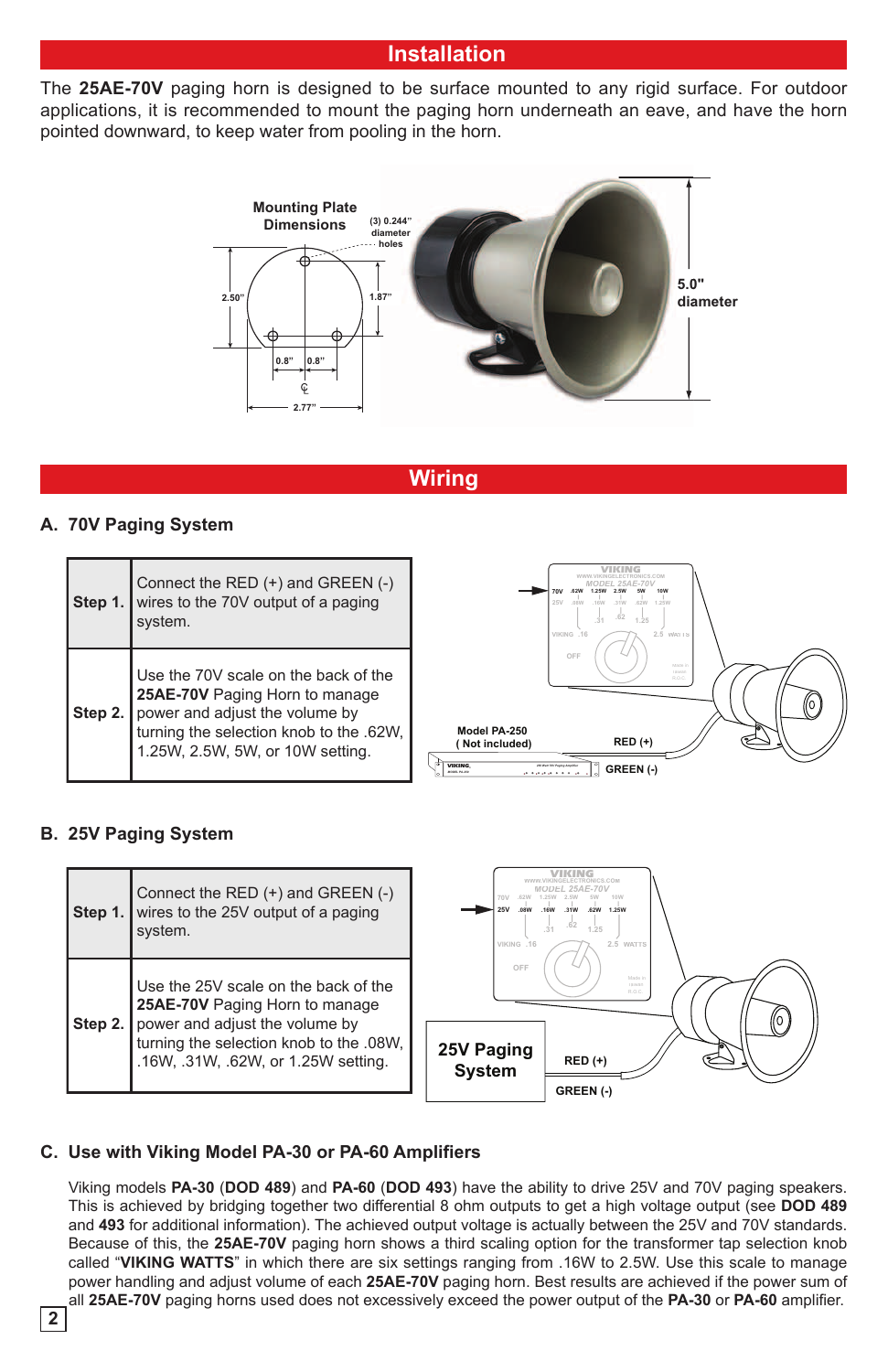| Step 1. Connect the RED (+) and GREEN (-) wires to the "70V OUT" screw terminals of the PA-30 or PA-60.                                                                          |
|----------------------------------------------------------------------------------------------------------------------------------------------------------------------------------|
| Step 2. Use the "VIKING WATTS" scale on the back of the 25AE-70V Paging Horn to adjust the volume by terming the selection knob to the .16W, .31W, .62W, 1.25W, or 2.5W setting. |



**RED (+)**

# **Viking Speakers**

| <b>PICTURE</b> | <b>MODEL</b>        | <b>DESCRIPTION</b>                                                | 8<br><b>OHM</b> | 25V        | <b>70V</b> | MAX.<br><b>POWER</b> | <b>VOLUME</b><br><b>CONTROL</b> | <b>WEATHER</b><br><b>RESISTANT</b> | <b>DOD</b> |
|----------------|---------------------|-------------------------------------------------------------------|-----------------|------------|------------|----------------------|---------------------------------|------------------------------------|------------|
|                | 300AE               | 10-Inch High<br>Power Paging<br>Horn<br>(see NOTE below)          | Yes             | Yes        | Yes        | 30<br><b>Watts</b>   | Yes                             | Yes                                | 497        |
|                | 25AE                | 5-Inch Paging Horn                                                | Yes             |            |            | 12<br>Watts          |                                 | Yes                                | 498        |
|                | 25AE-<br>70V        | 5-Inch 70V Paging<br>Horn                                         |                 | Yes        | Yes        | 10<br>Watts          | Yes                             | Yes                                | 471        |
|                | 30AE                | 8-Inch Metal Grill<br><b>Ceiling Speaker</b>                      | Yes             |            |            | 6<br>Watts           |                                 |                                    | 498        |
|                | 30AE-<br><b>70V</b> | 8-Inch 70V Metal<br><b>Grill Ceiling</b><br>Speaker               |                 | <b>Yes</b> | Yes        | 10<br>Watts          | 5 Power<br>Taps                 |                                    | 501        |
|                | <b>35AE</b>         | 8-Inch Metal Grill<br><b>Ceiling Speaker</b><br>with Vol. Control | Yes             |            |            | 6<br><b>Watts</b>    | <b>Yes</b>                      |                                    | 498        |
|                | 40AE                | 8-Inch Modern<br>Look Ceiling<br>Speaker                          | Yes             |            |            | 15<br>Watts          |                                 |                                    | 498        |

*NOTE: Even though the 300AE's 30 Watt rating is greater than some of Viking's lower power paging amplifiers, it is an excellent choice because it is more efficient than Viking's smaller 5-inch paging horns. In other words, the larger 10-inch 300AE only needs 1 Watt of power to play as loud as 2 Watts being driven into the smaller 5-inch paging horn.*